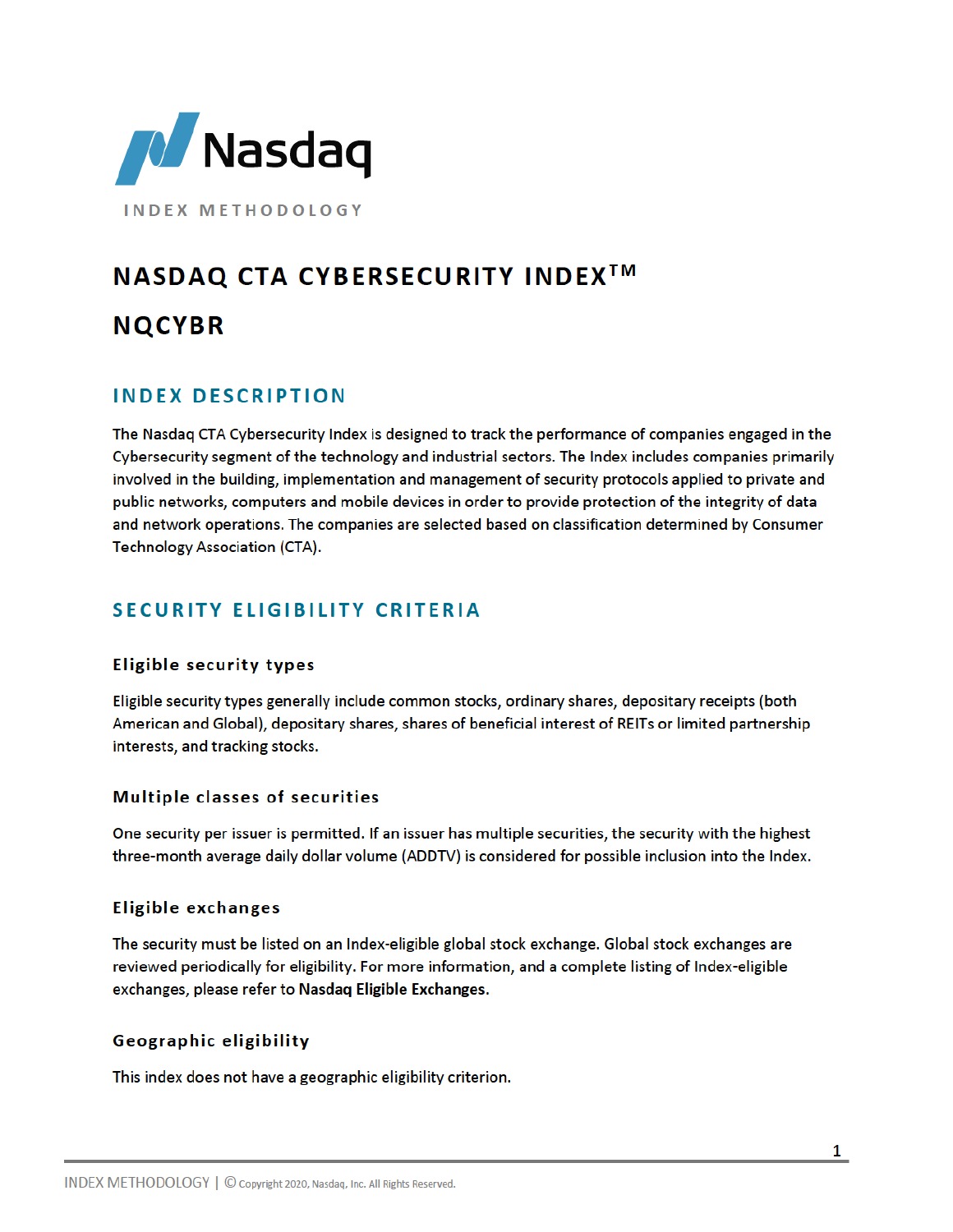## **Industry or sector eligibility**

The security must be classified as a Cybersecurity company as determined by Consumer Technology Association.

# **Market capitalization eligibility**

Each security must have a minimum market capitalization of \$250 million.

# **Liquidity eligibility**

Each security must have a minimum three-month average daily dollar trading (ADDTV) volume of \$1 million.

# **Seasoning eligibility**

This index does not have a seasoning eligibility criterion.

# **Float eligibility criteria**

Each security must have a minimum of free float of 20%.

## **Other eligibility criteria**

The issuer of the security generally may not currently be in bankruptcy proceedings.

The issuer of the security generally may not have entered into a definitive agreement or other arrangement that would make it ineligible for Index inclusion.

# **I N D E X C A L E N D A R**

## **Reconstitution schedule**

Nasdaq selects constituents semi-annually in March and September.

## **Reconstitution reference dates**

The Security Eligibility Criteria are applied using market data as of the end of January and July, respectively.

#### **Reconstitution announcement dates**

Index Reconstitutions are announced in early March and September.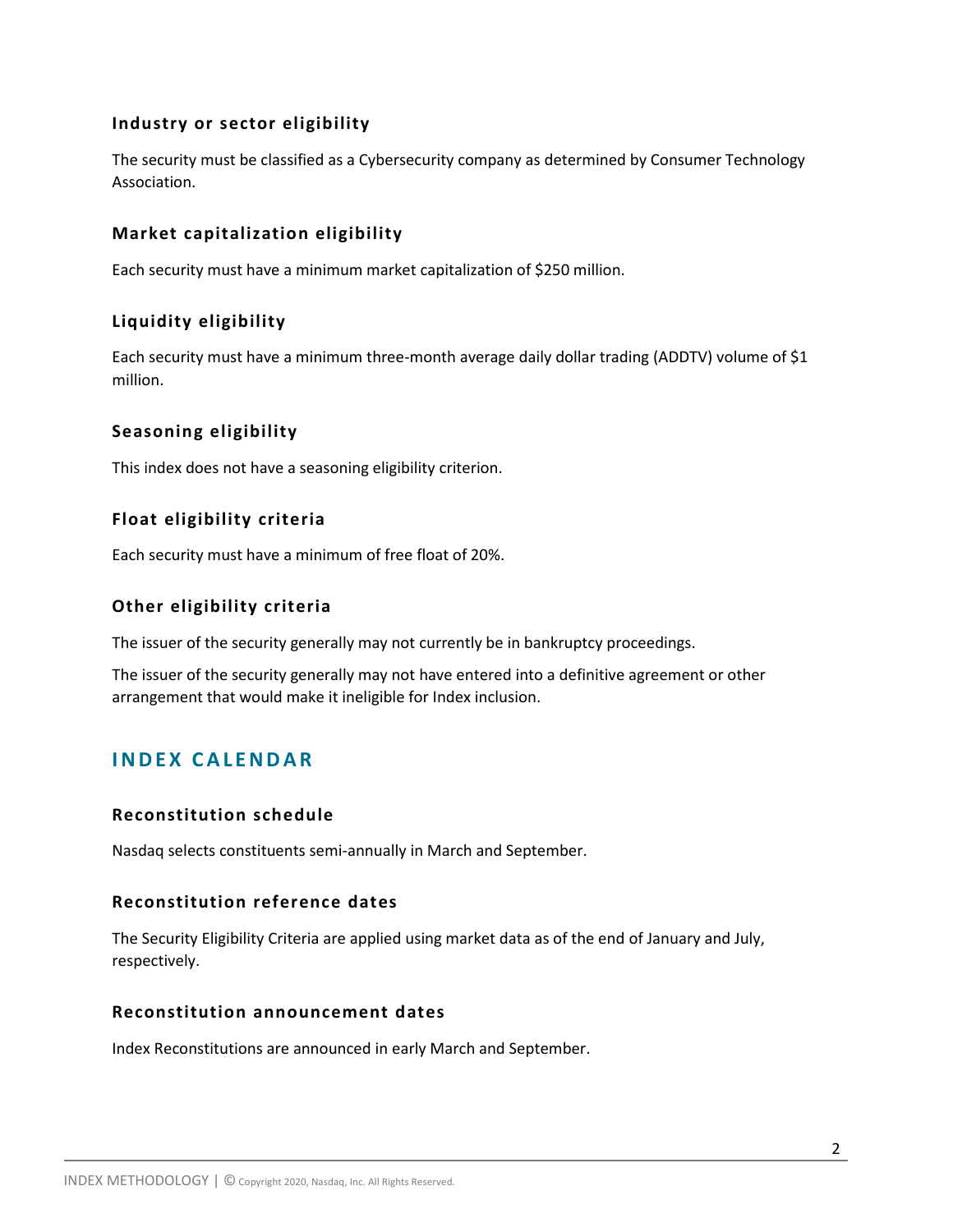# **Reconstitution effective dates**

Index Reconstitutions become effective at market open the next trading day after the third Friday in March and September.

#### **Rebalance schedule**

The Index is rebalanced quarterly in March, June, September and December.

#### **Rebalance reference dates**

The Index Rebalance uses the Last Sale Price ("LSP") of all Index Securities as of the prior month-end (February, May, August and November, respectively).

#### **Rebalance announcement dates**

Index Rebalance changes are announced in early March, June, September and December.

#### **Rebalance effective dates**

Index Rebalance changes become effective at market open the next trading day after the third Friday in March, June, September and December.

# **CONSTITUENT SELECTION**

#### **Constituent selection process**

Securities that meet the applicable Security Eligibility Criteria are included in the index.

# **CONSTITUENT WEIGHTING**

#### **Constituent weighting scheme**

The Index is a modified liquidity-weighted index.

## **Constituent weighting process**

Index Securities' initial weights are determined by dividing each Index Security's three-month average daily dollar traded volume (ADDTV) by the aggregate ADDTV of all Index Securities.

Initial weights are then adjusted to meet the following constraints:

- No Index Security weight may exceed 6%.
- For Index Securities whose three-month ADDTV is not ranked among the top five, no weight may exceed 3%.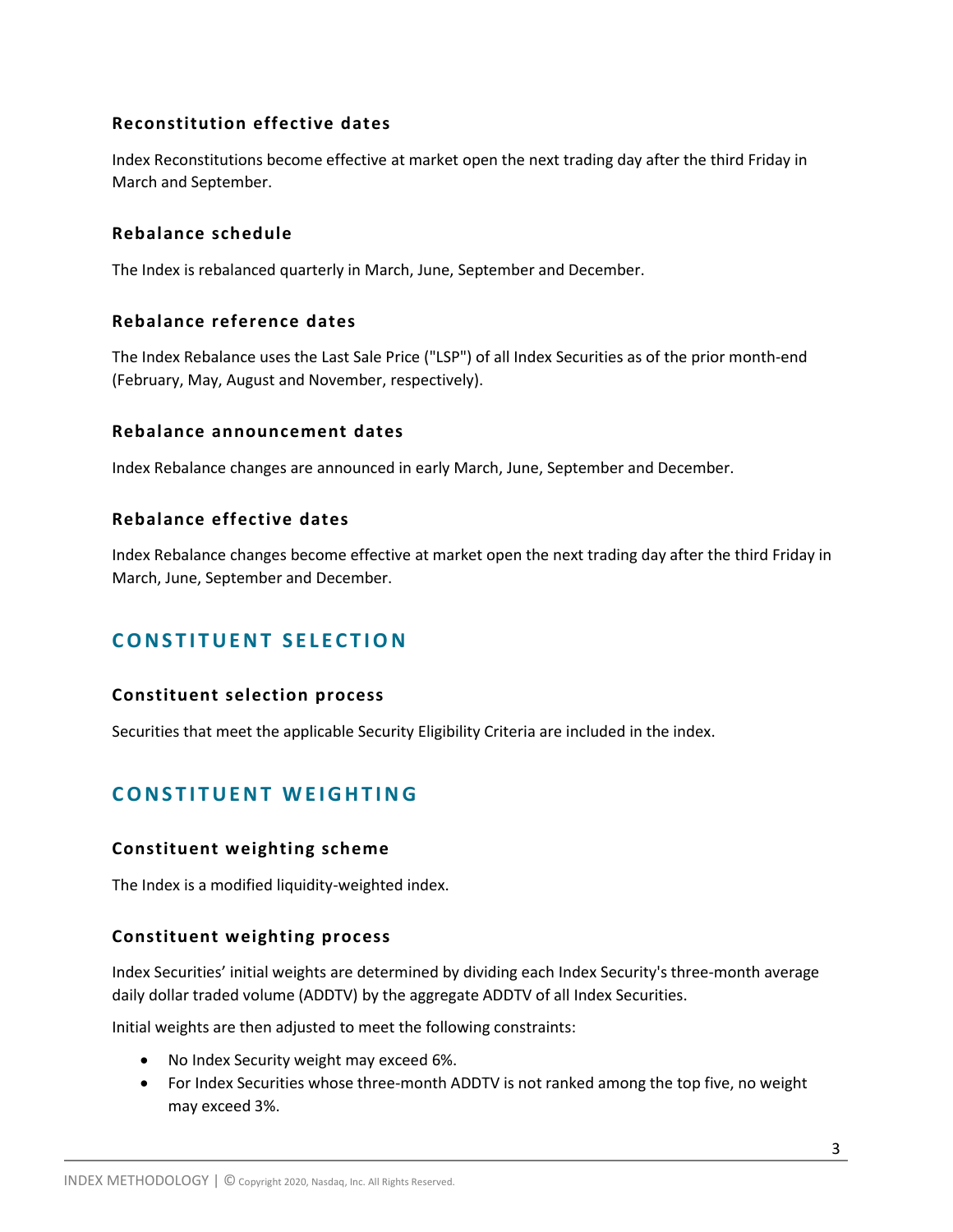For additional information about index weighting, see **Nasdaq Standard Index Weight Adjustment Guidelines**.

# **INDEX MAINTENANCE**

# **Deletion policy**

If, at any time other than an Index Reconstitution, Nasdaq determines that an Index Security has or will undergo a fundamental alteration that would make it ineligible for Index inclusion, the Index Security is removed as soon as practicable.

Such alterations may include:

 Merger, acquisition, or other major corporate event that would otherwise adversely impact the integrity of the Index.

# **Replacement policy**

Index Securities are not replaced in the Index outside of the Index Reconstitution.

# **Addition policy**

Index Securities are not added to the Index outside of the Index Reconstitution.

# **Corporate actions**

In the interim periods between scheduled index reconstitution and rebalancing events, individual Index securities may be the subject to a variety of corporate actions and events that require maintenance and adjustments to the Index. Specific treatment of each type of corporate action or event is described in **Nasdaq Corporate Actions and Events Manual – Equities**, which is incorporated herein by reference.

In certain cases, corporate actions and events are handled according to the weighting scheme or other index construction techniques employed. Wherever alternate methods are described, the Index will follow the "Non-Market Cap Corporate Action Method."

## **Index share adjustments**

Other than as a direct result of corporate actions, the index does not normally experience share adjustments between scheduled index rebalance and reconstitution events.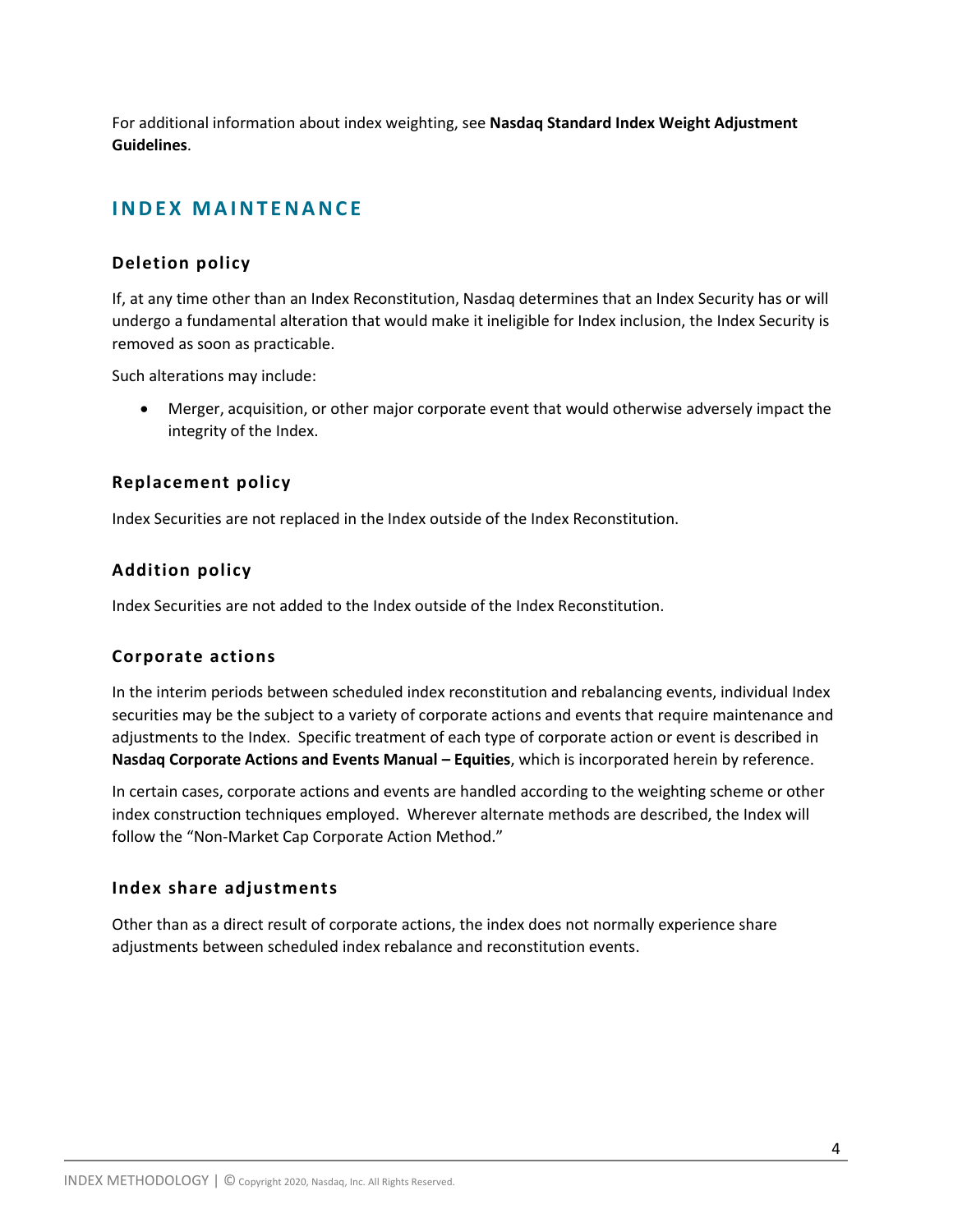# **A D D I T I O N A L I N F O R M A T IO N**

#### **Announcements**

Nasdaq announces Index-related information via the Nasdaq Global Index Watch (GIW) website at http://indexes.nasdaqomx.com.

For more information on the general Index Announcement procedures, please refer to the **Nasdaq Index Methodology Guide**.

#### **Holiday schedules**

The Index is calculated Monday through Friday and does not close for holidays, as it is a Global Index.

#### **Unexpected market closures**

For information on Unexpected Market Closures, please refer to the **Nasdaq Index Methodology Guide**.

#### **Calculation types**

For information on the Index calculation types as well as the mathematical approach used to calculate the Index(es), please refer to the **Calculation Manual – Equities & Commodities**.

#### **Recalculation and restatement policy**

For information on the Recalculation and Restatement Policy, please refer to the **Nasdaq Index Recalculation Policy**.

#### **Data sources**

For information on data sources, please refer to the **Nasdaq Index Methodology Guide**.

#### **Contact information**

For any questions regarding an Index, please contact the Nasdaq Index Client Services team at indexservices@nasdaq.com.

#### **Index dissemination**

Index values and weightings information are available through Nasdaq Global Index Watch (GIW) website at https://indexes.nasdaqomx.com/ as well as the Nasdaq Global Index FlexFile Delivery Service (GIFFD) and Global Index Dissemination Services (GIDS). Similar to the GIDS offerings, Genium Consolidated Feed (GCF) provides real-time Index values and weightings for the Nordic Indexes.

For more detailed information regarding Index Dissemination, see the **Nasdaq Index Methodology Guide**.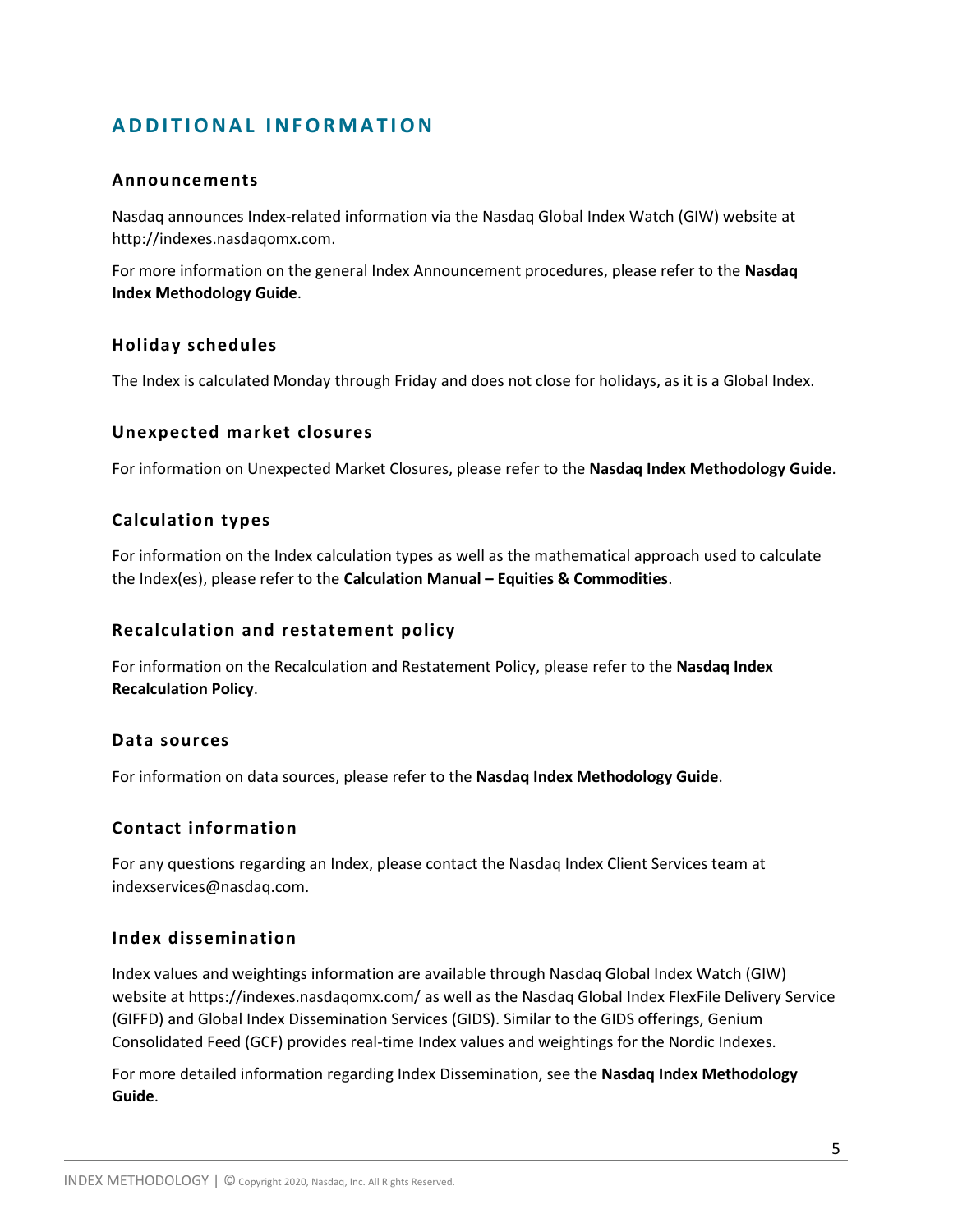# **Index calculation and dissemination schedule**

The Index is calculated starting by the earliest time zone (Asia/Tokyo) and closes by the latest time zone (America/New York).

#### **Website**

For further information, please refer to Nasdaq GIW website at https://indexes.nasdaqomx.com/.

## **FTP and dissemination service**

Index values and weightings are available via FTP on the Nasdaq Global Indexes FlexFile Delivery Service (GIFFD). Index values are available via Nasdaq's Global Index Dissemination Services (GIDS).

# **G O V E R N A N C E**

#### **Index governance**

All Nasdaq Indexes follow the same governance structure. For a detailed list of this information, please see the **Nasdaq Index Methodology Guide.**

#### **Nasdaq Index Management Committee**

The Nasdaq Index Management Committee approves all new Index Methodologies. This committee is comprised of full-time professional members of Nasdaq. The committee meets regularly, and reviews items including, but not limited to, pending corporate actions that may affect Index constituents, statistics comparing the composition of the indexes to the market, companies that are being considered as candidates for addition to an Index, and any significant market events.

For a detailed overview of the Index Management Committee, please see the **Nasdaq Index Methodology Guide**.

## **Internal reviews of methodology**

For a detailed description on internal reviews of the Methodology, please see the **Nasdaq Index Methodology Guide**.

## **Communication with stakeholders and consultations**

For a detailed description on Consultations and Communications with Stakeholders, please see the **Nasdaq Index Methodology Guide**.